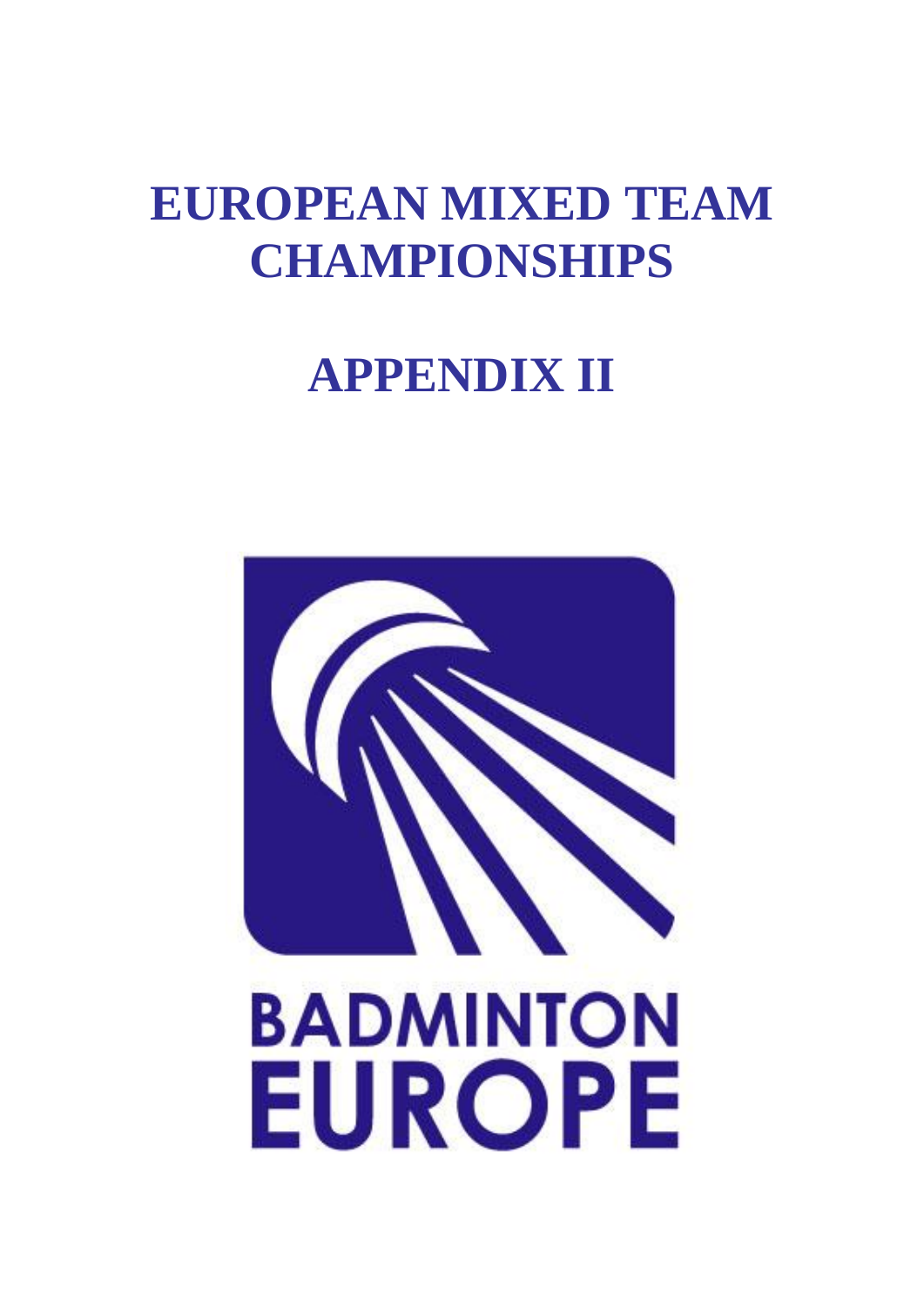## **REGULATIONS FOR THE EUROPEAN MIXED TEAM CHAMPIONSHIPS**

## **1. DEFINITION**

- 1.1 The European Mixed Team Championships consists of two stages a qualification stage and a final stage. All Members of Badminton Europe shall be entitled to take part.
- 1.2 The qualification stage shall be played in even years and the final stage shall be played in uneven years.
- 1.3 The final stage shall always consist of 8 teams.
- 1.4 The first ranked team shall be entitled to call itself winner of the European Mixed Team Championships.
- 1.5 All nominated players of the winning team, being present, shall be presented with gold medals, all nominated players of the second ranked team, being present, shall be presented with silver medals and all nominated players of the teams losing the semi-finals, being present, shall be presented with bronze medals. All such medals shall be suitably inscribed.
- 1.6 One nominated representative for each of the four medal winning teams shall accompany his/her team at the medal ceremony and shall receive a token from Badminton Europe for his/her team's achievement.
- 1.7 The European Mixed Team Champions shall be awarded a trophy which they can keep in possession.

#### **2. PRELIMINARY ARRANGEMENTS**

- 2.1 Any Member may apply to stage the final stage of the European Mixed Team Championships and such application shall be sent to Badminton Europe.
- 2.2 The allocation of the final stage shall be made by Badminton Europe's Board of Directors at a date of its choosing.
- 2.3 The allocation of the qualification stage will be offered in turn to the teams in the group according to their ranking positions.
- 2.4 The venue shall provide sufficient conditions according to the Specifications for International Play.

## **3. RIGHTS**

- 3.1 Any and all intellectual property rights, and/or commercial rights, arising or created as a result of, or in connection with, any event or activity organized or sanctioned by Badminton Europe, including but not limited to any rights in websites, social media, television or radio recordings or broadcasts, audio or visual recordings, moving pictures, player' imagery and logos shall belong to Badminton Europe.
- 3.2 The words Europe, European, Euro or any derivation thereof is the property of Badminton Europe when used in connection with a badminton promotion, and shall be subject to the terms set out in the following paragraph.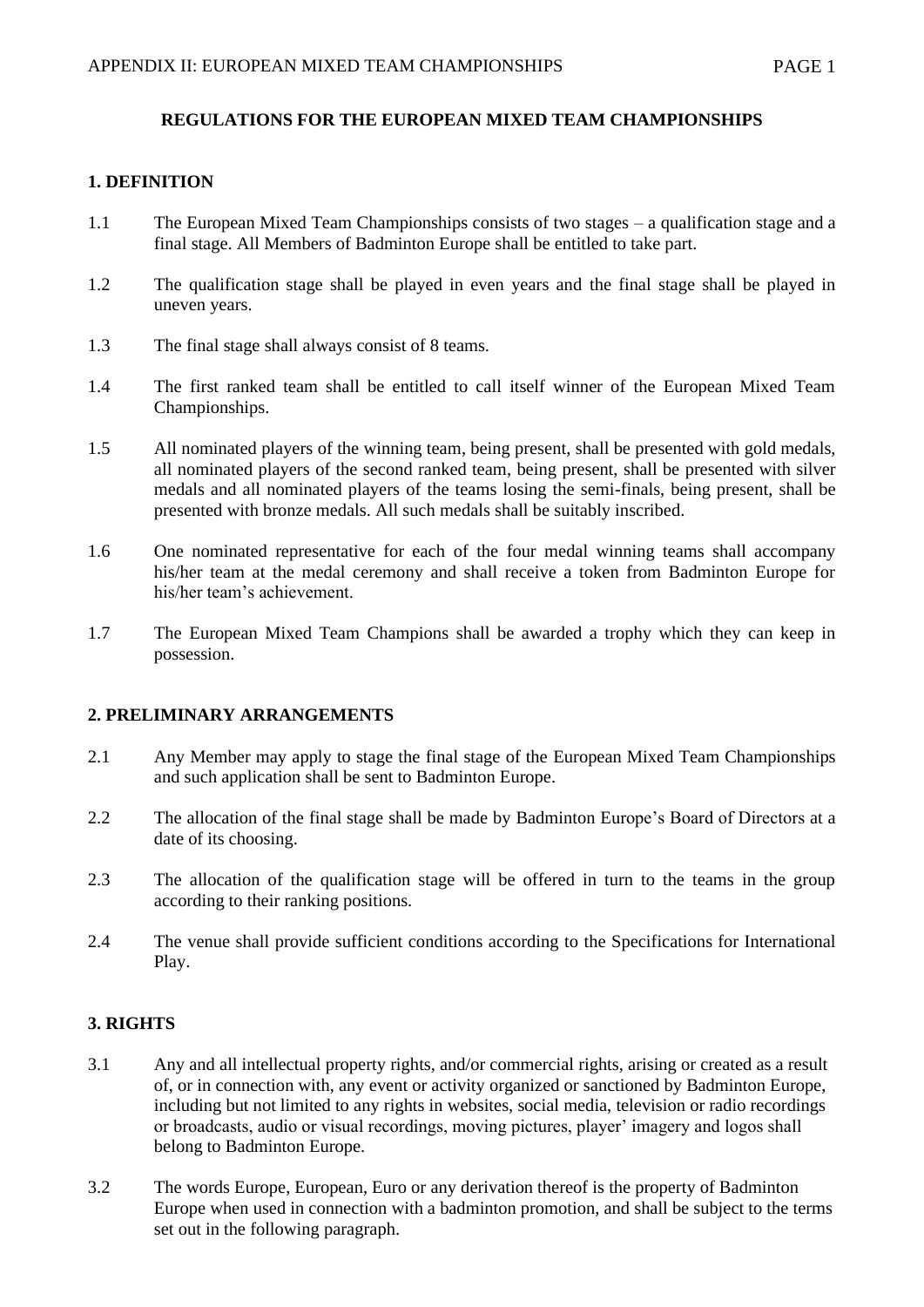- 3.3 Badminton Europe may grant licences and/or concessions in respect of its rights. Badminton Europe shall enter into an agreement with the promoting Member, or other promoting body, for the use of such rights on such terms and conditions as Badminton Europe shall determine in its absolute discretion.
- 3.4 The allocation of a European Championship shall only be final when both the Organiser and Badminton Europe have agreed and signed the contract for the event. The contract and the relevant events regulations shall alone specify the terms of organising the event.

## **4. RESPONSIBILITIES & FINANCE**

- 4.1 The Board of Directors shall allocate responsibility for hosting the final stage on organisational, financial and commercial terms and conditions it agrees with the hosting Member.
- 4.2 A sanction fee shall be charged by Badminton Europe (see Financial Regulation D).
- 4.3 Every Member taking part in the European Mixed Team Championships shall be responsible for all expenses incurred by its players and officials including travel, hotel accommodation and other expenses.
- 4.4 An entry fee shall be paid for each team. Entry fees are listed in Financial Regulation D.
- 4.5 The Member organising the final stage is exempted from paying an entry fee for its participating team.
- 4.6 If a Member withdraws from the Championships after the entry deadline, but before the draw for the qualification stage, for any reason whatsoever, such a Member shall be liable of paying its entry fee and will be penalised by an administrative fine of 1.500,00 EUR.
- 4.7 If a Member withdraws from the Championships after the draw for the qualification stage is conducted, for any reason whatsoever, such a Member shall be liable of paying its entry fee and shall be penalised with a maximum fine of 5.000,00 EUR, following the procedure as defined per Badminton Europe Disciplinary and Dispute Resolution Regulations.
- 4.8 If a Member, qualified for the final stage, withdraws from the Championships, for any reason whatsoever, such a Member shall be liable of paying its entry fee and shall be penalised with a maximum fine of 20.000,00 EUR, following the procedure as defined per Badminton Europe Disciplinary and Dispute Resolution Regulations.
- 4.9 If a team arrives late or departs early, for any reason whatsoever, and such action conflicts with the team's ability to play or complete their scheduled matches, the team's Member shall be penalised by an administrative fine of 1.500,00 EUR.
- 4.10 If a medal winning team is not present at the medal ceremony, for any reason whatsoever, the team's Member shall be penalised by an administrative fine of 1.500,00 EUR.

## **5. GENERAL ORGANISATION**

- 5.1 Badminton Europe shall be responsible for the organisation of the European Mixed Team Championships.
- 5.2 The Championships shall be conducted in accordance with the Laws of badminton and all appropriate Competition Regulations as adopted by the BWF and/or Badminton Europe.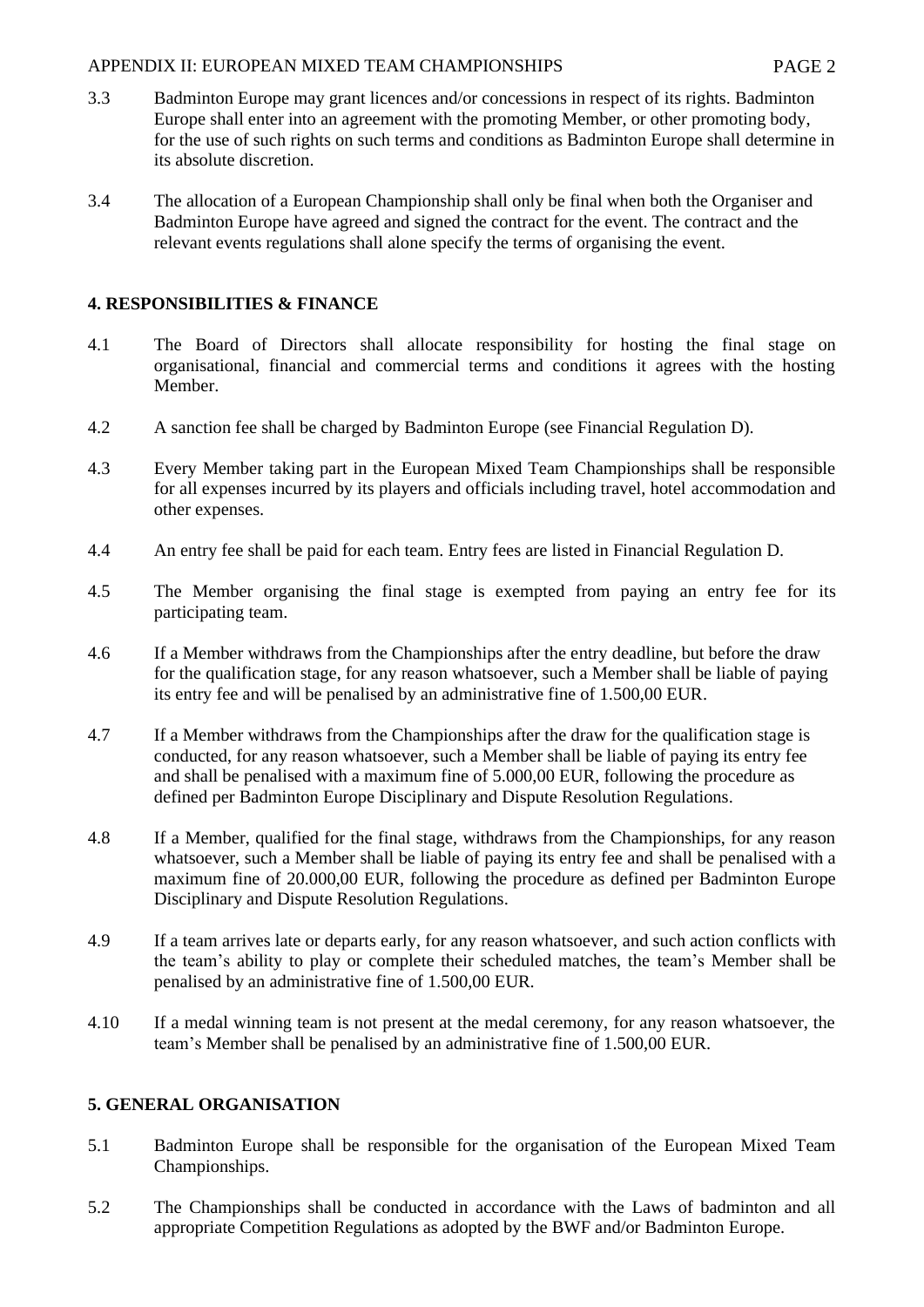- 5.3 The Referees for the final stage and the qualification stage and Deputy Referee(s) for the final stage shall be appointed by Badminton Europe.
	- 5.3.1 A Member hosting a qualification group shall provide accommodation and full boarding for the appointed Referee. Failing to do so shall result in an administrative fine of 500,00 EUR.
- 5.4 Umpires for the group stage and for the final stage shall be appointed by Badminton Europe.
	- 5.4.1 A Member hosting a qualification group shall provide accommodation and full boarding for the appointed umpires (max. 4). Failing to do so shall result in an administrative fine of 500,00 EUR for each umpire.
- 5.5 Each Member hosting a qualification group must provide one international qualified umpire to the event, in addition to the umpires appointed under 5.4.
	- 5.5.1 A Member hosting a qualification group not being able to fulfil the requirements listed in 5.5 shall be penalised with an administrative fine of 500,00 EUR. In this case, Badminton Europe will appoint an umpire.
- 5.6 Badminton Europe shall appoint a Committee of Management of at least four persons, of whom two shall be from Badminton Europe, and one shall be nominated by the organiser. In addition, the Referee shall be member of this Committee. The Committee of Management shall be in overall charge of the Championships.

## **6. FILING OF ENTRIES**

- 6.1 Not later than four months before the date of the qualification stage, Badminton Europe shall send to all Members an invitation to compete.
- 6.2 Entries may be submitted only by Members and shall be sent so as to reach the address quoted in the letter of invitation not later than the closing date notified in the invitation.
- 6.3 The Board of Directors shall have power to reject the entry of any Member:
	- 6.3.1 which contains a condition unresolved at the time entries close;
	- 6.3.2 whose entry is considered against the interest of the Championships or the game; or
	- 6.3.3 in cases specified in Badminton Europe Rules (e.g. Rule 32.3).
- 6.4 Not later than 14 days after the closing date for entries, Badminton Europe shall announce a complete ranking list of the teams entered and announce the directly qualified teams for the final stage of the European Mixed Team Championships in accordance with Table 1.

| <b>Entries</b> | <b>Directly in Finals</b> | <b>Teams in Qualification</b> | <b>No. of Qual-groups</b> | <b>Composition of groups</b> |
|----------------|---------------------------|-------------------------------|---------------------------|------------------------------|
| 8              | $6 + Host + Holder$       |                               |                           |                              |
| 9              | $5 + Host + Holder$       |                               |                           | $1x2$ teams                  |
| 10             | $5 + Host + Holder$       |                               |                           | $1x3$ teams                  |
| 11             | $5 + Host + Holder$       |                               |                           | 1x4 teams                    |
| 12             | $4 + Host + Holder$       | 6                             |                           | $2x3$ teams                  |
| 13             | $4 + Host + Holder$       |                               |                           | 1x3 teams, 1x4 teams         |
| 14             | $4 + Host + Holder$       | 8                             |                           | 2x4 teams                    |
| 15             | $3 + Host + Holder$       | 10                            |                           | $2x3$ teams, $1x4$ teams     |
| 16             | $3 + Host + Holder$       | 11                            | 3                         | $1x3$ teams, $2x4$ teams     |
| 17             | $3 + Host + Holder$       | 12                            |                           | 3x4 teams                    |
| 18             | $2 + Host + Holder$       | 14                            |                           | $2x3$ teams, $2x4$ teams     |
| 19             | $2 + Host + Holder$       | 15                            |                           | 1x3 teams, 3x4 teams         |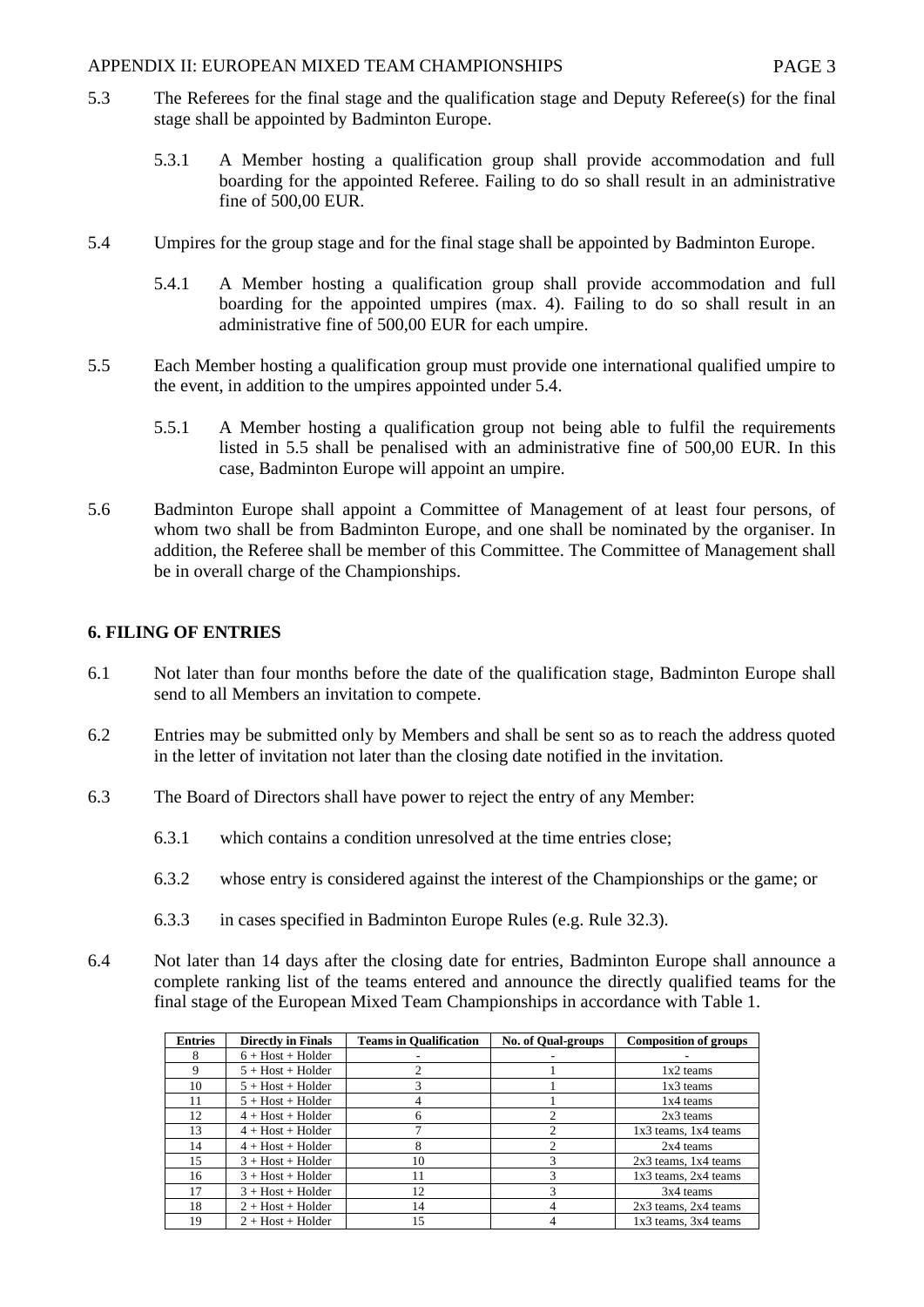| 20 | $2 + Host + Holder$ | 16 | 4 | 4x4 teams                 |
|----|---------------------|----|---|---------------------------|
| 21 | $1 + Host + Holder$ | 18 | 5 | $2x3$ teams, $3x4$ teams  |
| 22 | $Host + Holder$     | 20 | 6 | $4x3$ teams, $2x4$ teams  |
| 23 | $1 + Host + Holder$ | 20 | 5 | $4x5$ teams               |
| 24 | $Host + Holder$     | 22 | 6 | 2x3 teams, 4x4 teams      |
| 25 | $1 + Host + Holder$ | 22 | 5 | $4x4$ teams, 1x6 teams*   |
| 26 | $Host + Holder$     | 24 | 6 | 6x4 teams                 |
| 27 | $1 + Host + Holder$ | 24 | 5 | 3x4 teams, 2x6 teams*     |
| 28 | $Host + Holder$     | 26 | 6 | 5x4 teams, 1x6 teams*     |
| 29 | $1 + Host + Holder$ | 26 | 5 | 2x4 teams, 3x6 teams*     |
| 30 | $Host + Holder$     | 28 | 6 | 4x4 teams, 2x6 teams*     |
| 31 | $1 + Host + Holder$ | 28 | 5 | 1x4 teams, 4x6 teams*     |
| 32 | $Host + Holder$     | 30 | 6 | 3x4 teams, 3x6 teams*     |
| 33 | $1 + Host + Holder$ | 30 | 5 | 5x6 teams*                |
| 34 | $Host + Holder$     | 32 | 6 | $2x4$ teams, $4x6$ teams* |
| 35 | $1 + Host + Holder$ | 32 | 5 | 4x6 teams*, 1x8 teams**   |
| 36 | $Host + Holder$     | 34 | 6 | 1x4 teams, 5x6 teams*     |
| 37 | $1 + Host + Holder$ | 34 | 5 | 3x6 teams*, 2x8 teams**   |
| 38 | $Host + Holder$     | 36 | 6 | 6x6 teams*                |

Table 1

6.5 For each team a sum of World Ranking points will be calculated, only taking into account players eligible for international representation of the country, as shown in Table 2.

| <b>Player</b>                            | <b>Calculation</b>          | <b>Note</b>          |  |
|------------------------------------------|-----------------------------|----------------------|--|
| First ranked men's singles player        | WR points                   | WR: World Ranking    |  |
| First ranked women's singles player      | WR points                   |                      |  |
| First ranked men's doubles player        | WR/NR points divided by two | NR: Notional Ranking |  |
| Second ranked men's doubles player       | WR/NR points divided by two |                      |  |
| First ranked women's doubles player      | WR/NR points divided by two |                      |  |
| Second ranked women's doubles player     | WR/NR points divided by two |                      |  |
| First ranked mixed doubles male player   | WR/NR points divided by two |                      |  |
| First ranked mixed doubles female player | WR/NR points divided by two |                      |  |

Table 2

6.6 For the doubles players notional ranking will be used.

## **7. METHOD OF COMPETITION – QUALIFICATION STAGE**

7.1 The qualification stage of the European Mixed Team Championships shall be in a group stage in accordance with the regulations 7.2 to 7.11.

## **7.2 Group stage**

- 7.3 The highest ranked teams not directly qualified will be placed in the, in accordance with Table 1, established qualification groups and given first option to host the particular Qualification Group.
	- 7.3.1 The highest ranked team not directly qualified for the final stage will be put in Qualification Group 1 and is given first option to host this Qualification Group.
	- 7.3.2 If applicable the second highest ranked team not directly qualified for the final stage will be put in Qualification Group 2 and is given first option to host this Qualification Group.
	- 7.3.3 If applicable the third highest ranked team not directly qualified for the final stage will be put in Qualification Group 3 and is given first option to host this Qualification Group.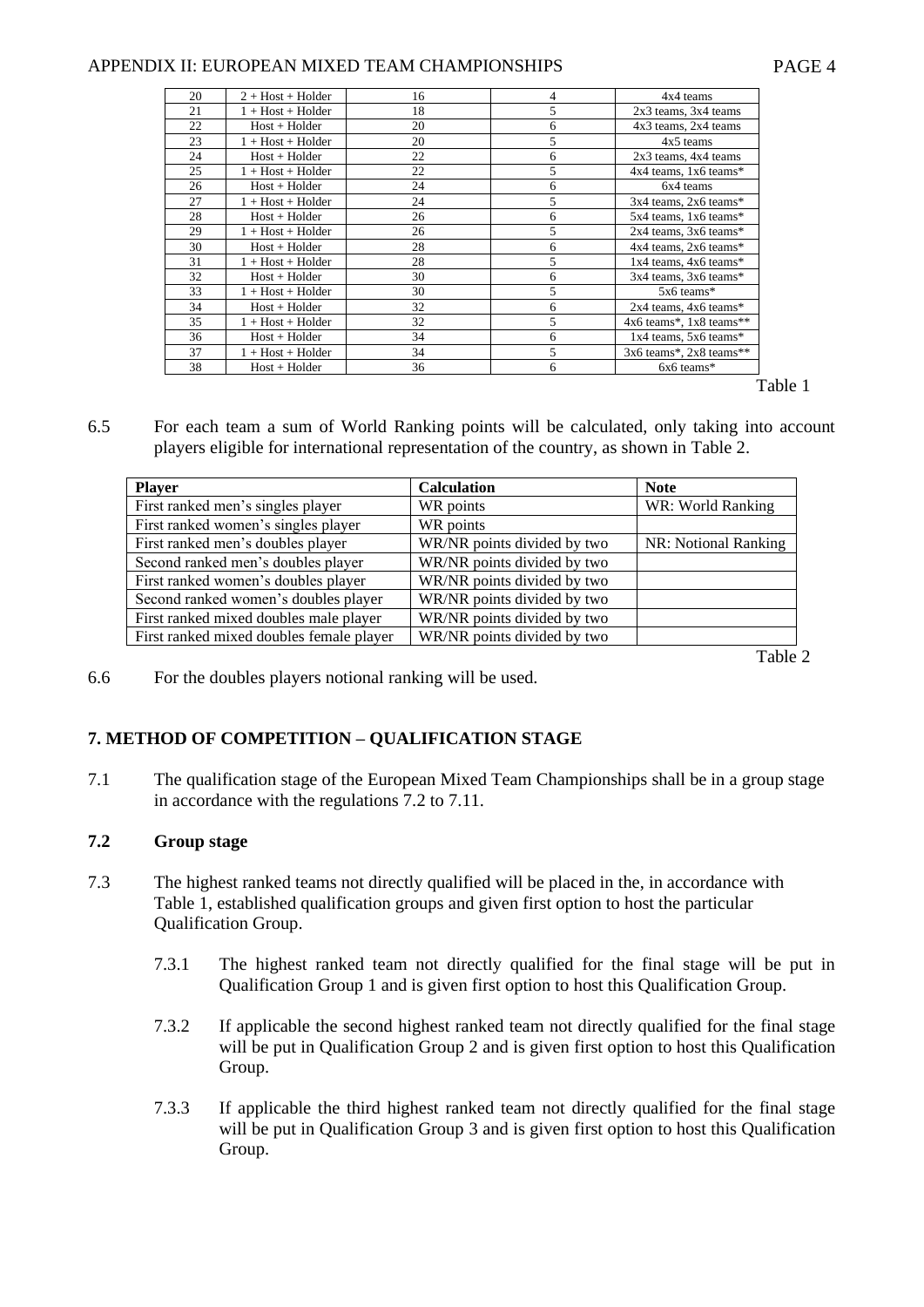- 7.3.4 If applicable the fourth highest ranked team not directly qualified for the final stage will be put in Qualification Group 4 and is given first option to host this Qualification Group.
- 7.3.5 If applicable the fifth highest ranked team not directly qualified for the final stage will be put in Qualification Group 5 and is given first option to host this Qualification Group.
- 7.3.6 If applicable the sixth highest ranked team not directly qualified for the final stage will be put in Qualification Group 6 and is given first option to host this Qualification Group.
- 7.4 The remaining teams are drawn into the established groups in random order.
- 7.5 Hosting a Qualification Group;
	- 7.5.1 If the highest ranked team declines the offer of hosting its Qualification Group, the offer goes to the second highest ranked team in the group.
	- 7.5.2 If the second highest ranked team declines the offer of hosting its Qualification Group, the offer goes to the third highest ranked team in the group.
	- 7.5.3 If the third highest ranked team declines the offer of hosting its Qualification Group, the offer goes to the fourth highest ranked team in the group.
	- 7.5.4 If the fourth highest ranked team declines the offer of hosting its Qualification Group, the offer goes to the fifth highest ranked team in the group.
	- 7.5.5 If the fifth highest ranked team declines the offer of hosting its Qualification Group, the offer goes to the sixth highest ranked team in the group.
	- 7.5.6 If the sixth highest ranked team declines the offer of hosting its Qualification Group, the offer goes to the seventh highest ranked team in the group.
	- 7.5.7 If the seventh highest ranked team declines the offer of hosting its Qualification Group, the offer goes to the eight highest ranked team in the group.
	- 7.5.8 If the lowest ranked team declines the offer of hosting its Qualification Group, the highest ranked team in the group must host the Qualification Group.
- 7.6 In a Qualification Group containing 3 or 4 teams, each team play all other teams in the same group. An overall ranking order in the group shall be achieved.
- 7.7 In a Qualification Group containing 6  $(*)$  or 8  $(**)$  teams are drawn into two subgroups, where each team play all other teams in the same subgroup. The winners of the two subgroups will play each other in a final to find the overall winner of the Qualification Group.
- 7.8 Ranking order in the groups;
	- 7.8.1 If two teams have won the same number of ties, the ranking will be decided by the result of the tie between them.
	- 7.8.2 If three or more teams have won the same number of ties, ranking will be decided by the total number of matches won. If this leaves two teams equal, ranking will be decided by the result of the tie between them.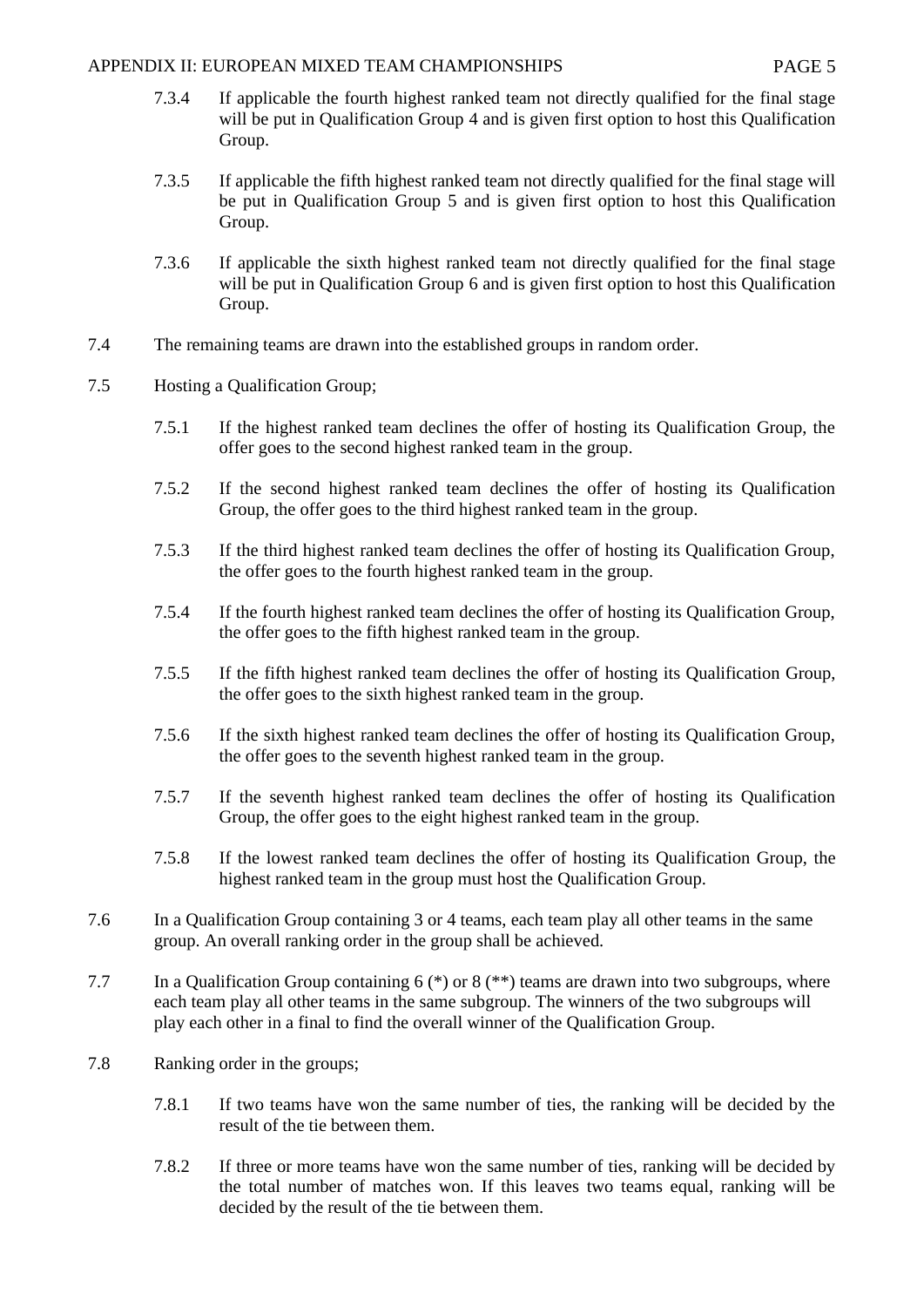- 7.8.3 If three or more teams have won the same number of ties and the same number of matches, ranking will be decided by the difference between total games won and total games lost, with greater difference ranked higher. If this leaves two teams equal, ranking will be decided by the result of the tie between them.
- 7.8.4 If three or more teams have won the same number of ties and the same number of matches and have the same difference between total games won and total games lost, ranking will be decided by the difference between total points won and total points lost, with greater difference ranked higher. If this leaves two teams equal, ranking will be decided by the result of the tie between them.
- 7.8.5 If three or more teams have won the same number of ties and the same number of matches, have the same difference between total games won and total games lost, and have the same difference between total points won and total points lost, ranking will be decided by drawing lots.
- 7.9 A conceded match shall count as if completed without the conceding side scoring another point.
- 7.10 All results of any team that has been disqualified or withdraws shall be entirely deleted.
- 7.11 The winner of each of the Qualification Groups shall qualify for the final stage.
	- 7.11.1 If the winner of a Qualification Group withdraws for the final stage, the runner-up of that Qualification Group shall be invited for the final stage.
	- 7.11.2 If a Qualification Group cannot be played due to force majeure or any other reason accepted by the Chair of the Badminton Europe Events Committee, the highest ranked team in that Qualification Group as per the ranking list described in 6.4 shall qualify for the final stage.
	- 7.11.3 In case the runner-up of the Qualification Group as per 7.11.1 declines the invitation for the final stage, or in case no Qualification Group was played and the highest ranked team in that Qualification Group as per 7.11.2 withdraws, the overall highest ranked team as per the ranking list described in 6.4 that has not qualified and has not declined their invitation, shall qualify for the final stage.

## **8. SEEDING – FINAL STAGE**

- 8.1 The two highest ranked teams qualifying for the final stage shall be seeded in order and placed in the two groups.
- 8.2 The seeding will be done based on the ranking list described in 6.4.
- 8.3 The team with the most points will be top seeded and placed in group 1; the team with second most points will be second seeded and placed in group 2.
- 8.4 The six remaining teams will be drawn into the two groups on random basis.

## **9. METHOD OF COMPETITION – FINAL STAGE**

9.1 The final stage of the European Mixed Team Championship shall be played in a group stage and a knock-out stage in accordance with the regulations 9.3 to 9.10.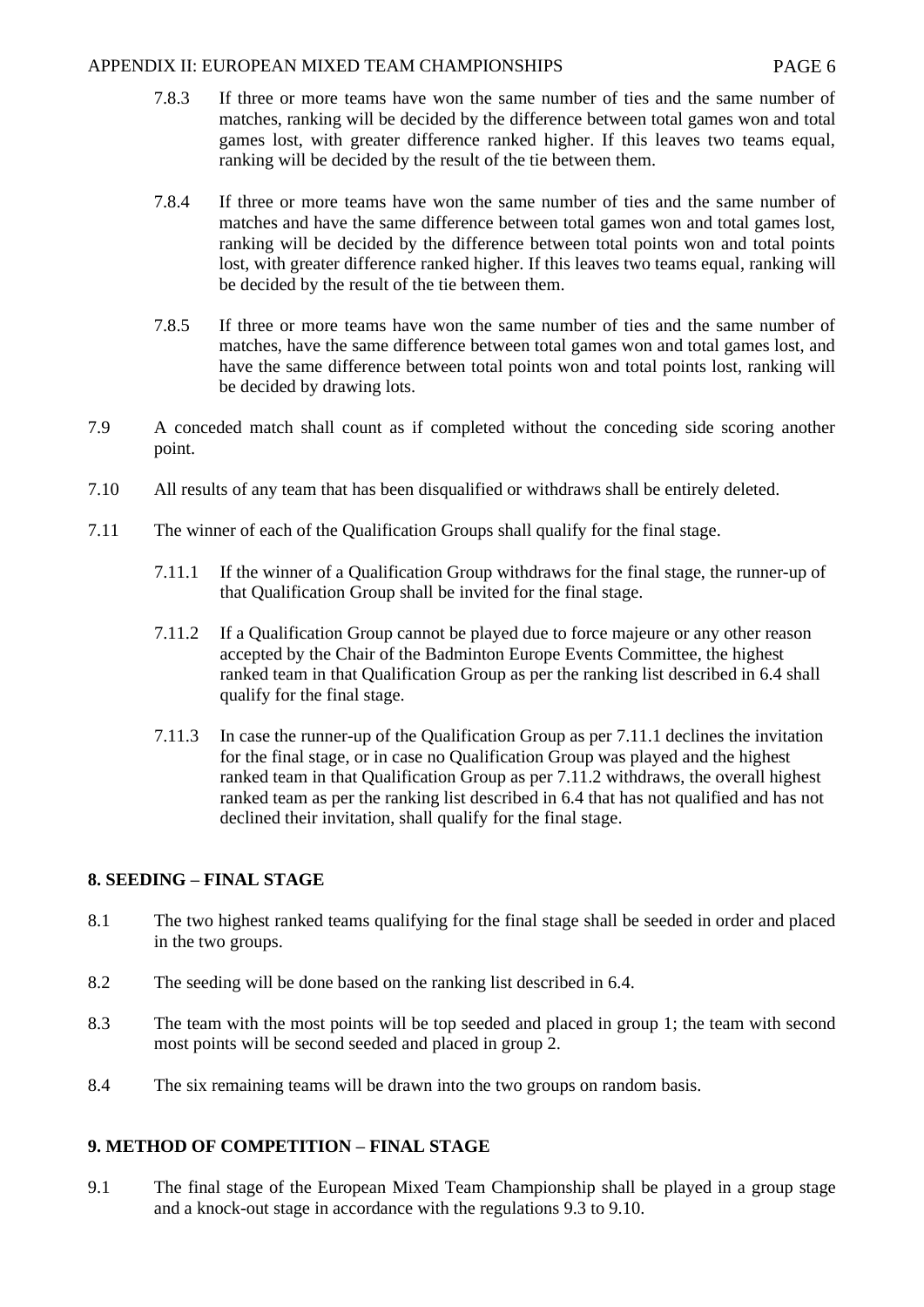## **9.2 Group stage**

- 9.3 In the group stage the 8 teams shall play in groups of four, where teams play all other teams in the same group. An overall ranking order in the group shall be achieved.
- 9.4 The top 2 ranked teams of each group shall progress to the knock-out stage.
- 9.5 Ranking order in the groups;
	- 9.5.1 If two teams have won the same number of ties, the ranking will be decided by the result of the tie between them.
	- 9.5.2 If three or more teams have won the same number of ties, ranking will be decided by the total number of matches won. If this leaves two teams equal, ranking will be decided by the result of the tie between them.
	- 9.5.3 If three or more teams have won the same number of ties and the same number of matches, ranking will be decided by the difference between total games won and total games lost, with greater difference ranked higher. If this leaves two teams equal, ranking will be decided by the result of the tie between them.
	- 9.5.4 If three or more teams have won the same number of ties and the same number of matches and have the same difference between total games won and total games lost, ranking will be decided by the difference between total points won and total points lost, with greater difference ranked higher. If this leaves two teams equal, ranking will be decided by the result of the tie between them.
- 9.6 If three or more teams have won the same number of ties and the same number of matches, have the same difference between total games won and total games lost, and have the same difference between total points won and total points lost, ranking will be decided by drawing lots.
- 9.7 A conceded match shall count as if completed without the conceding side scoring another point.
- 9.8 All results of any team that has been disqualified or withdraws shall be entirely deleted.

#### **9.9 Knock-out stage**

- 9.9.1 The draw for the knock-out stage shall be conducted at a Team Managers' Meeting held immediately after the conclusion of the group stage.
- 9.9.2 The knock-out stage shall be a knock-out draw with winning teams progressing to the next round until a winner is found.

## **9.10 Knock-out stage draw procedure**

- 9.10.1 The winner of group 1 will be placed as first seed in the knock-out draw.
- 9.10.2 The winner of group 2 will be placed as second seed in the knock-out draw.
- 9.10.3 The two teams finishing second in the groups will be drawn into the knock-out draw on random basis.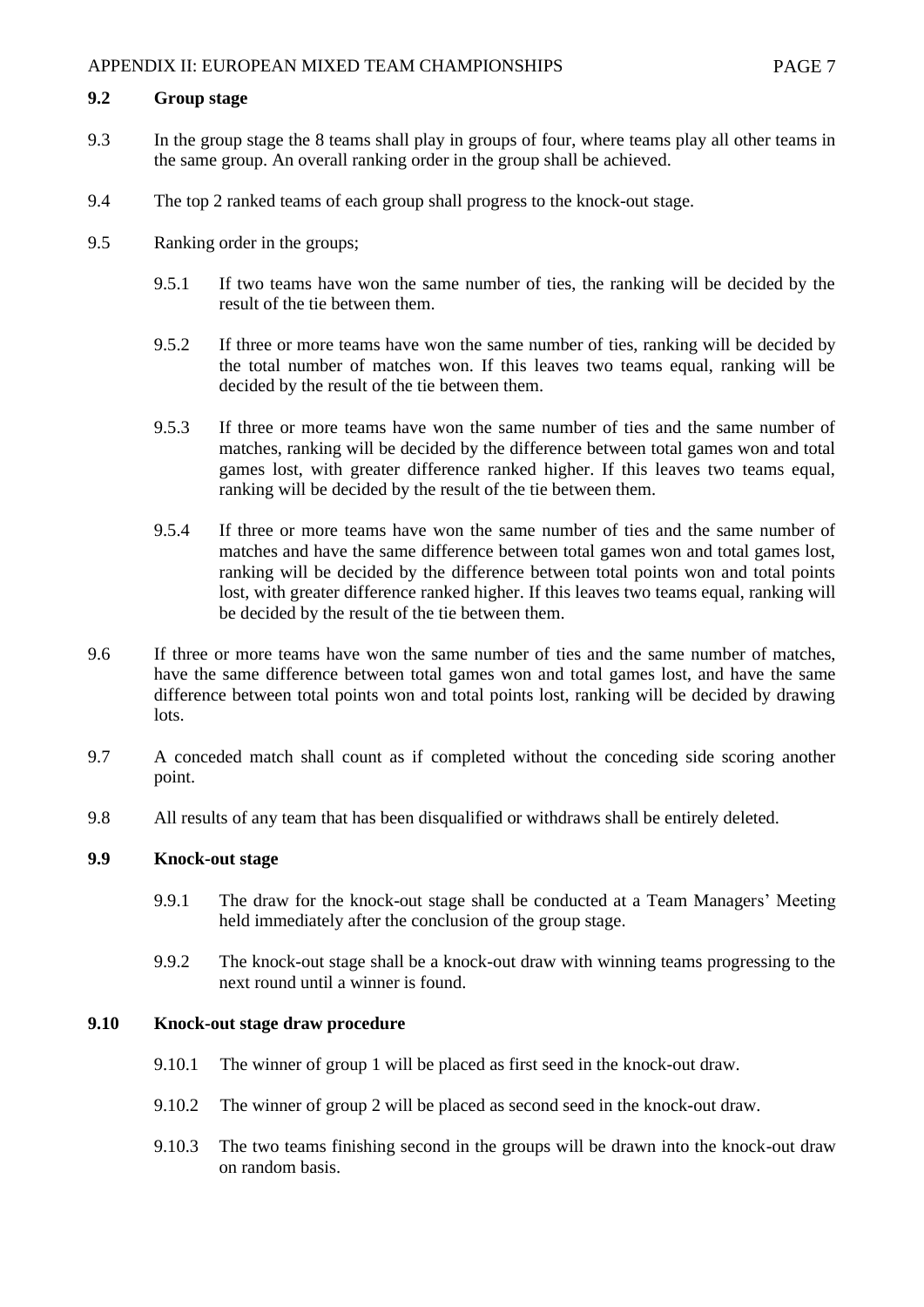## **10. RESPONSIBILITY OF REFEREE**

- 10.1 The responsibilities of the Referee in the Championships are:
	- 10.1.1 to be in charge of the Championships;
	- 10.1.2 to ensure that the stipulated procedure and order of play is adhered to and that all teams and players comply with the Regulations for play;
	- 10.1.3 to make decision on any matter upon appeal being made by a Team Manager;
	- 10.1.4 to uphold the laws of badminton and regulations relevant for the Championships.
- 10.2 The Referee is required to send a written report to Badminton Europe no later than two weeks after the completion of the event.

#### **11. ELIGIBILITY OF PLAYERS**

11.1 Players shall be eligible to represent a Member in accordance with BWF General Competition Regulation § 6.

## **12. TEAM MANAGER**

- 12.1 Each Member concerned shall, at least 14 days before any fixture, appoint a manager of its team.
- 12.2 In default of such appointment, a team shall forthwith choose its own manager.
- 12.3 As soon as appointed, the name of the manager shall be notified to Badminton Europe.
- 12.4 From the time of arrival at the venue, the manager shall assume all administrative and other responsibilities on behalf of the Member and team concerned in connection with the conduct of the Championships.
- 12.5 The Team Manager shall attend any briefing meeting called by the Referee. Failing to do so shall result in an administrative fine of 250,00 EUR.

## **13. NOMINATION OF TEAMS**

13.1 Each competing Member shall, at least 2 days before the date fixed for the commencement of play for both the qualification stage and the final stage, nominate to Badminton Europe the players from whom its team will be selected.

Members must guarantee that all teams and all players entered satisfy the conditions set in these Regulations. Failing to do so shall result in an administrative fine of 1.000,00 EUR for every player or team that does not satisfy the conditions set in these Regulations.

13.2 Each competing Member shall nominate not fewer than four players and not more than twenty players, from whom its team will be selected for a tie. There shall be a minimum of two male and two female players and a maximum of ten male and ten female players amongst the nominated players.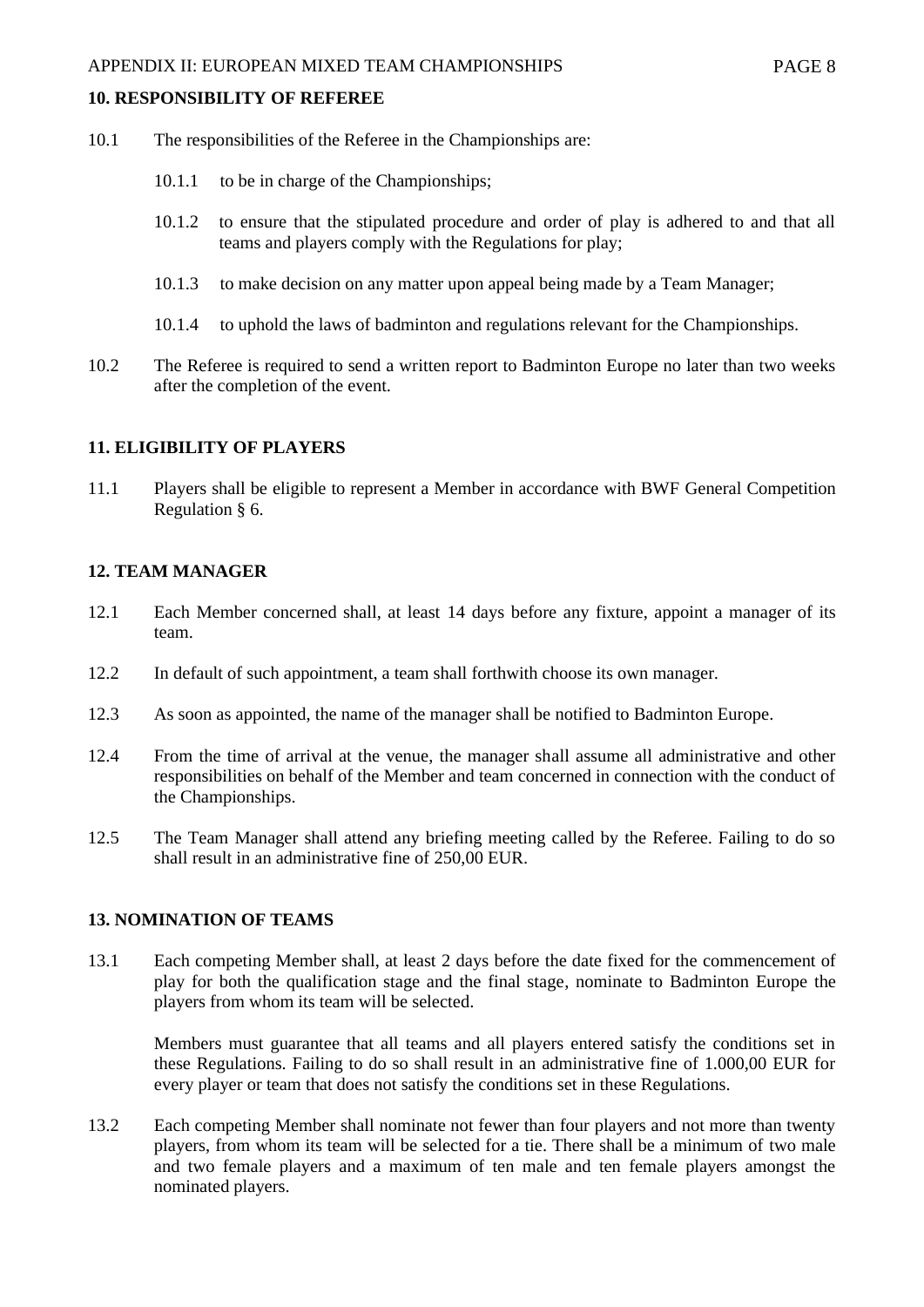13.3 Teams shall be required to play ties comprising:

one men's singles; one women's singles; one men's doubles; one women's doubles; one mixed doubles.

- 13.4 Each manager shall submit to the Referee the composition of his team for each tie, where the players are from those previously nominated.
	- 13.4.1 Team compositions must be submitted no later than three hours prior to the start of a tie, or for the first ties of the day at 22.00hrs the evening before.
	- 13.4.2 Failure to submit a team composition in accordance with 13.4.1 shall result in an administrative fine of 250,00 EUR.
- 13.5 The Referee may, upon the request of a Team Manager, allow a substitute or substitutes for a player who, in the opinion of the Referee, is incapacitated by illness, accident or other unavoidable hindrance, provided that the substitute player/pair is lower ranked than the player/pair being replaced.
	- 13.5.1 The ranking of the players/pairs shall be based on the most recent published BWF World Ranking immediately preceding the date of the competition. For ranking in doubles, notional points/ranking shall be taken into consideration.
	- 13.5.2 The ranking of players/pairs not having a ranking or a notional ranking in the BWF World Ranking shall be at the discretion of the Committee of Management.
	- 13.5.3 No substitution shall be made after a tie has begun.

## **14. CONSTITUTION OF MATCHES AND TEAMS**

- 14.1 Each tie shall be decided by the results of the two singles and three doubles matches.
	- 14.1.1 In the group stage all five matches of each tie shall be played.
	- 14.1.2 In the knock-out stage each tie shall be stopped when the tie is decided.
- 14.2 No player shall play in more than two matches.
- 14.3 If, as a result of injury or illness sustained after arrival at the venue, a team has only one male or one female player, that player may play his/her respective matches.
- 14.4 If, for the above reasons, the team is reduced to two players only, either both of the same gender, or one of each gender, the whole tie shall be conceded.

## **15. ORDER OF PLAY**

- 15.1 There are four permissible orders of play:
	- 15.1.1 Men's singles Women's singles Men's doubles Women's doubles Mixed doubles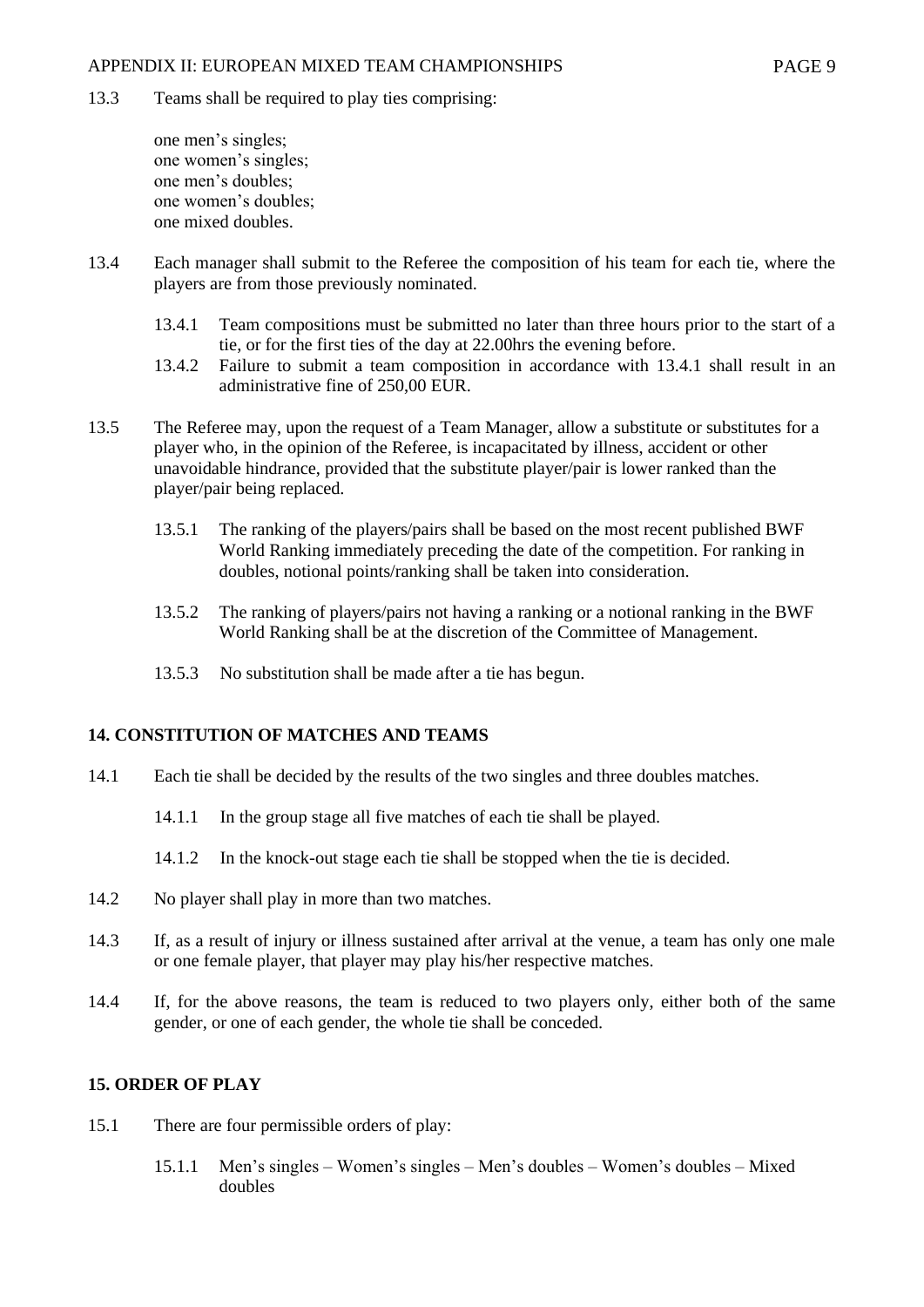- 15.1.2 Women's singles Men's singles Women's doubles Men's doubles Mixed doubles
- 15.1.3 Mixed doubles Men's singles Women's singles Men's doubles Women's doubles
- 15.1.4 Mixed doubles Women's singles Men's singles Women's doubles Men's doubles
- 15.2 Orders of play 15.1.1 to 15.1.4 will be considered in turn and the first order of play will be used which has no player playing in two consecutive matches.
- 15.3 If all four orders of play, 15.1.1 to 15.1.4 result in a player playing in two consecutive matches the order of play 15.1.1 will be used.

#### **16. PENALTIES**

- 16.1 The Referee shall have power to disqualify at any stage of the Championships:
	- 16.1.1 any team which has seriously failed to comply with the regulations set in this Appendix, the Badminton Europe Rules or other Badminton Europe Regulations or the BWF Regulations and has by doing so harmed or endangered the fairness of the competition (breach of a regulation which anticipates an administrative fine is not considered as a serious failure to comply with the regulations); or
	- 16.1.2 a player, or a team that includes a player, breaching the Anti-Doping Regulations.
- 16.2 If a player or a team is disqualified, such a player or a team may also be penalised by a fine, suspension and forfeiture of rewards.
- 16.3 Any Covered Person as defined in BWF Judicial Procedures failing to comply with the regulations set in this Appendix may be penalised following Badminton Europe Disciplinary and Dispute Resolution Regulations.
- 16.4 The possible penalties shall be:
	- 16.4.1 administrative fines, imposed by the Chair of the Badminton Europe Events Committee,
	- 16.4.2 any penalty as defined by BWF Judicial Procedures.

## **17. CLOTHING REGULATIONS**

- 17.1 Members need to ensure that their players' clothing complies with the existing BWF Regulations and § 17 and § 18 in these regulations. Any breach of BWF Regulations will be forwarded to BWF.
- 17.2 Colour of players' clothing;
	- 17.2.1 In team matches players must wear team colours. That is each player must wear the same colour and design of shirts and shorts (or other equivalent articles of clothing) throughout a tie. Failing to do so shall result in an administrative fine of 500,00 EUR for each tie.